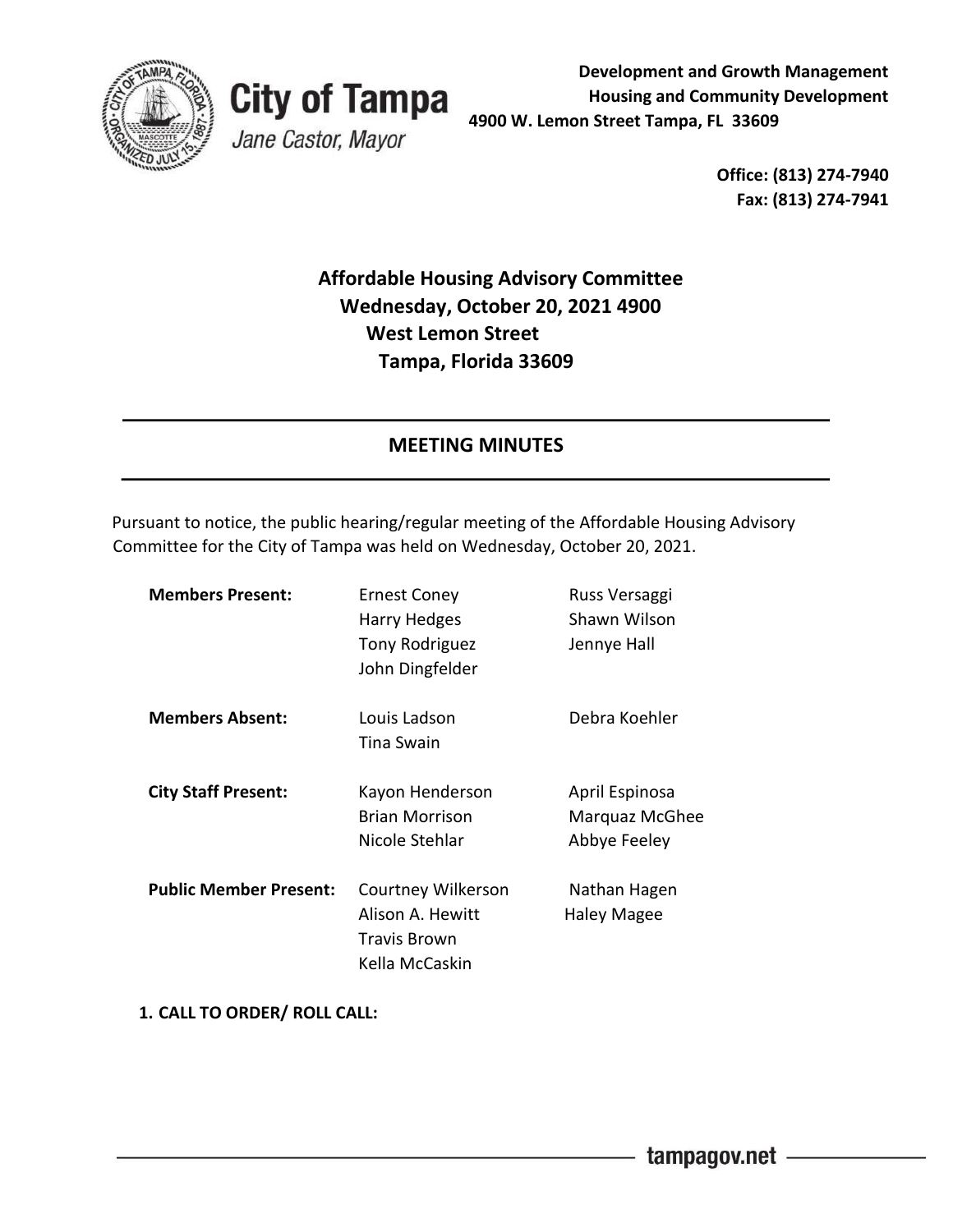The regular meeting of the Affordable Housing Advisory Committee was called to order on Wednesday, October 20, 2021 at 1:45pm by Chairman, Hedges. There were sufficient members for a quorum.

## **2. APPROVAL OF MINUTES**

Chairman Hedges made a motion to approve the August 18, 2021 minutes. The motion was seconded by Jennye Hall and unanimously approved.

Chairman Hedges made a motion to approve the September 15, 2021 minutes. The motion was seconded by Ernest Coney and unanimously approved.

### **3. PUBLIC COMMENT** No comment

## **4. Housing and Community Development Updates**

Kayon Henderson updated the Committee with the following events and updates.

### a. Infill Phase II

There are 165 first-time homebuyers currently on the list. November 30, 2021 is the deadline for the permitting and planning review. Construction is expected to be completed by April 19, 2023. There are currently four not-for-profit developers and seven minority companies participating in Phase II. Monitoring components include overall project management, performance and timeliness, and financial management. All agreements will be returned today.

### b. DARE

The 2021 fiscal year had 33 home closings totaling \$1,165,000.00. These closings used HOME (\$780,000.00), CDBG (\$90,000), and SHIP (\$30,000) funds. Some of these closings used 'stacked' funds.

The committee discussed increasing the maximum home sales price and the DPA amount. The loan terms and ratios might need to be updated.

### c. Owner Occupied Rehab

There were 53 households serviced using SHIP funds only. The total amount of funds spent was \$1,682,303.38. There are 10 applicants currently in the pipeline.

## d. Emergency Rental Assistance Program-ERAP

As of October 11, 2021, there were a total of 20,134 ERAP applications received. The City of Tampa received 5,476 applications and approved 3,493. The City of Tampa funded 3,155 applications, nearly 90% of the applications were approved.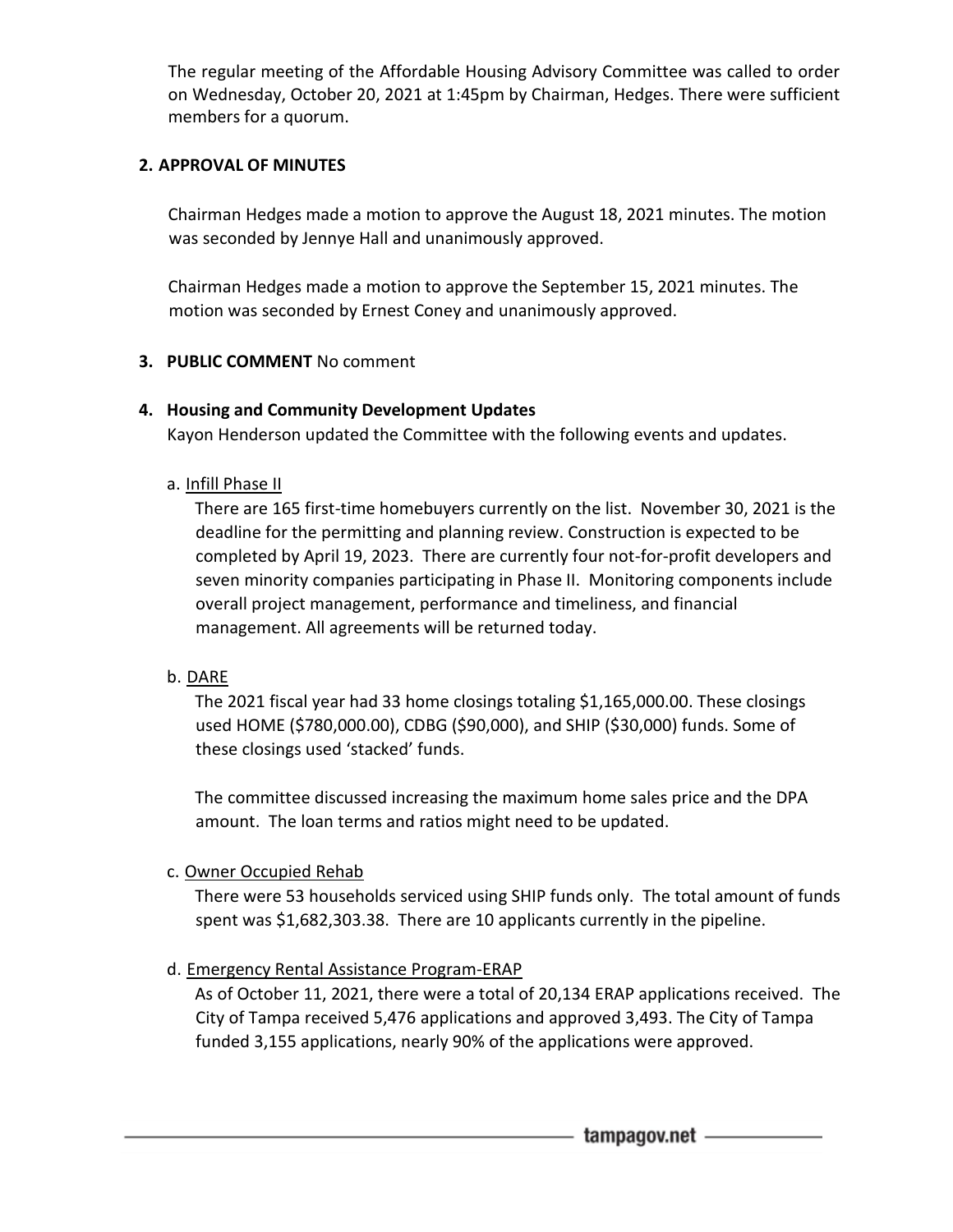The City of Tampa has two employees currently performing community outreach. These employees are assisting applicants with completing the online application process. There are an estimated 15-18 individuals seeking rent and utility assistance daily.

## e. HOME-ARP

The 2021 fiscal year allocation is \$6,335,438. The HOME-ARP funds can be used for these four eligible activities: preservation of affordable housing, tenant-based rental assistance, support services (homeless prevention and housing counseling), and the purchase or development of non-congregate shelter for those experiencing homelessness.

## f. American Rescue Plan Act (ARPA)

The ARPA allocation was approved for \$16,000,000. These funds cover affordable housing development costs for eligible populations and communities. ARPA is actively seeking new housing projects to increase the supply of affordable, highquality living units.

The committee discussed allotting a total of \$2,000,000 to create a new homeless prevention team. An additional \$100,000.00 would be allocated to purchase a van to strengthen community outreach. Having access to mobility would increase rental, utility, and security assistance efforts. The committee discussed contributing an additional \$5,000,000.00 of ARPA funds to combat the growing homeless population.

## g. Upcoming Funding Opportunities

Rental Rehab still has CDBG funds available that would need to be released by Thanksgiving. The committee discussed the possibility of developers utilizing more tax credits as an incentive for upcoming projects. Additionally, staff would create an inventory list on a semi-annual basis to account for City of Tampa properties.

AHAC would be more involved with the oversight of program implementation. RFPs would need more AHAC input. Implementing a more feasible process should be considered with Chapter 27. The committee discussed placing these under Statue 17.5.

## **5. Proposed Incentives for Council**

The committee discussed having Chairman Harry Hedges and Jennye Hall attend the upcoming Council session on December 2, 2021. Kayon Henderson spoke about the proposed incentives made by the Affordable Housing Advisory Committee. The